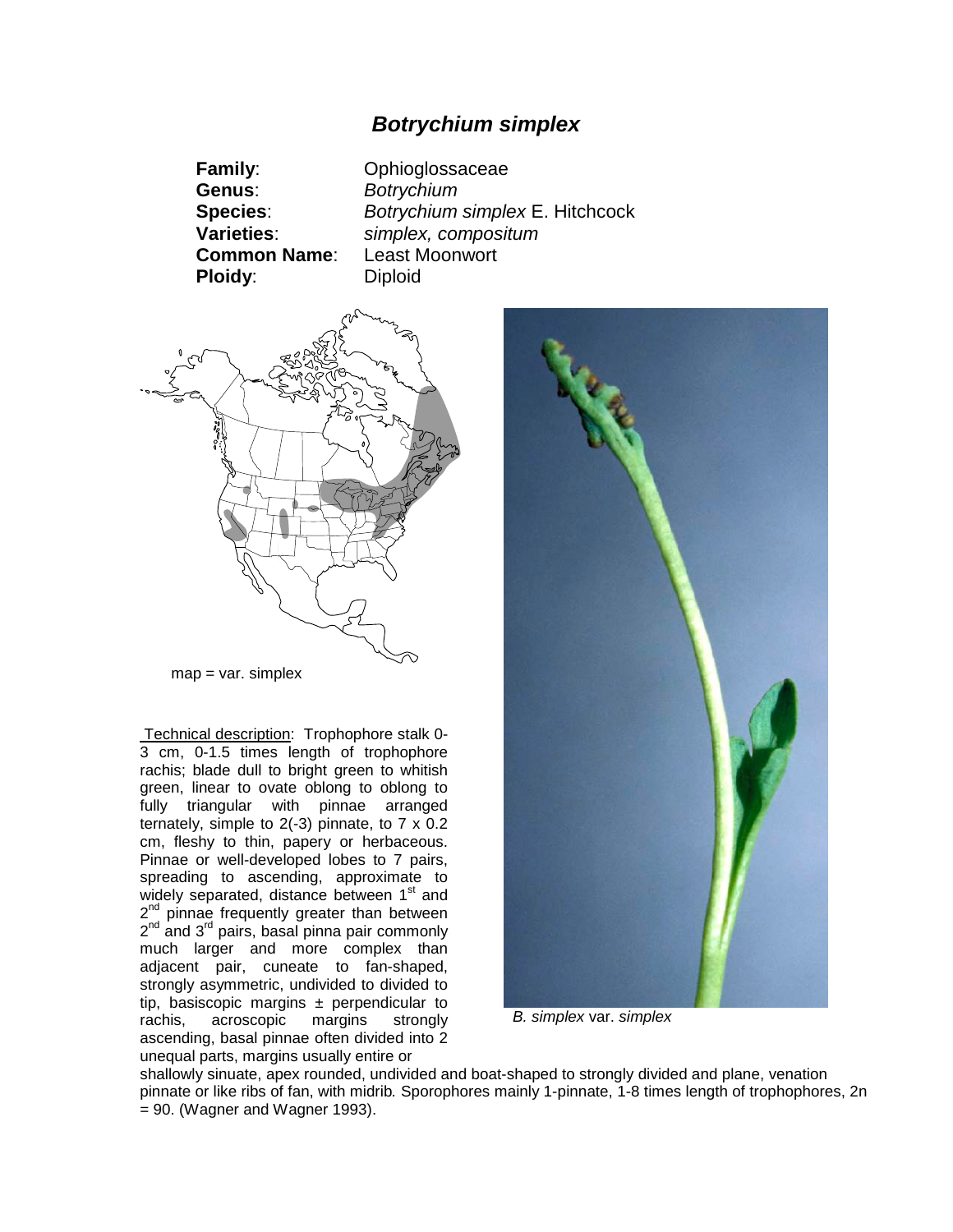



Small plant with lower pinnae undivided





Unusually large plant with  $1<sup>st</sup>$  and  $2<sup>nd</sup>$  pinna pair divided.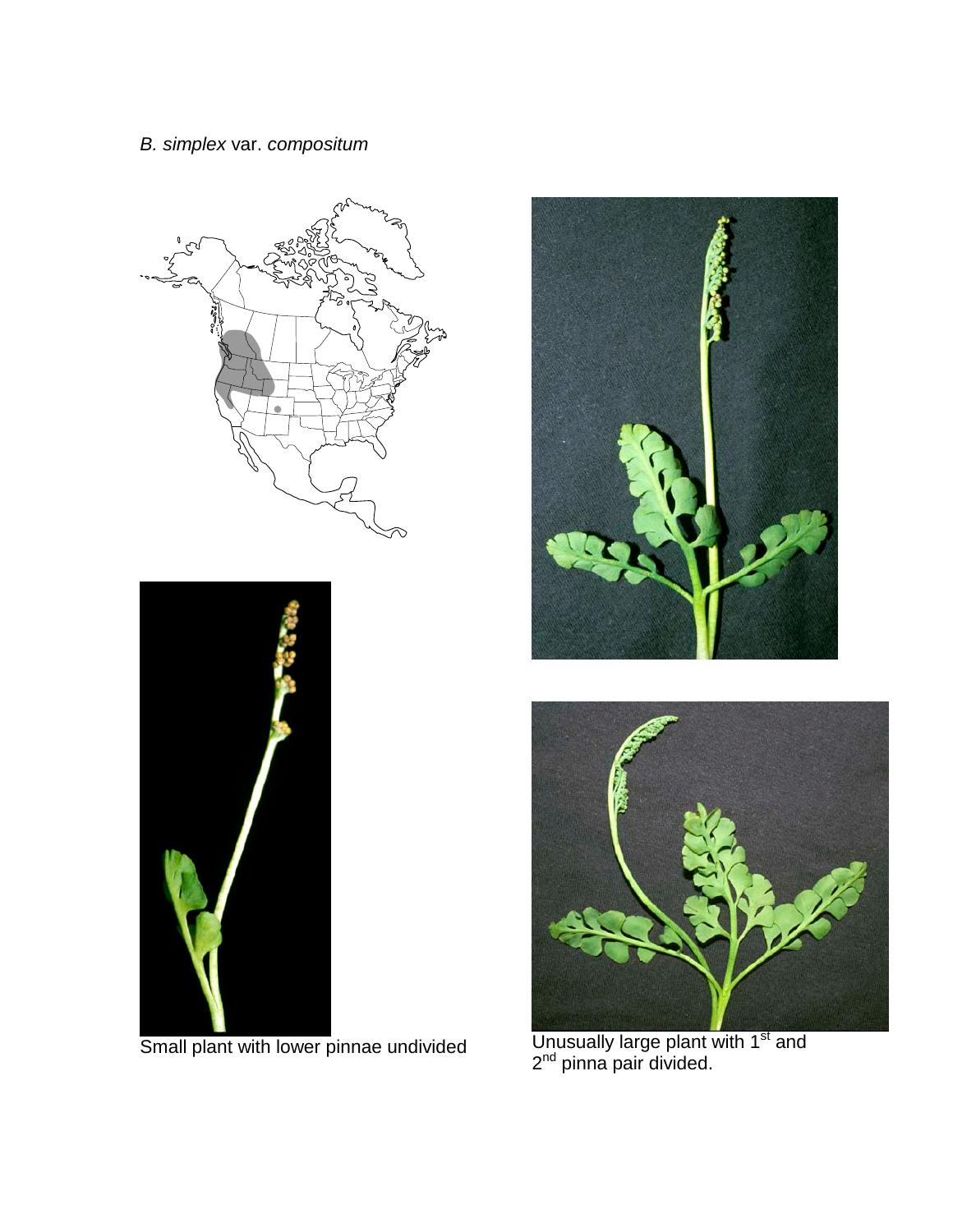### **Taxonomy**

*Botrychium simplex* was described by E. Hitchcock in 1823 (Amer. J. Sci. Arts 6:103) based on plants from Massachusetts. Following publication of the species, many botanists called attention to the conspicuous variation within the species. Clausen (1938) treated this variation by recognizing four varieties:

var. *typicum* (= var. *simplex*) for plants with undivided basal pinnae and trophophore stalk equal to or exceeding length of the common stalk; found in open habitats throughout the range of the species in North America, Europe and Japan;

var. *compositum* for plants with secondarily divided basal pinnae and trophophore stalk equal to or exceeding length of the common stalk; found in meadows, primarily in the western US and sparingly in the eastern US and Europe;

var. *laxifolium* for plants with undivided basal pinnae and trophophore stalk shorter than the common stalk; found in dry deciduous woods in New England; and

var. *tenebrosum* for slender plants with undivided basal pinnae and very short trophophore stalk; found in damp heavily shaded woods and edges of swamps from New England to Minnesota with possible occurrences in Washington and Europe (one collection each).

Wagner and Wagner (1993) attributed the variation in *B. simplex* primarily to environmental forms and juvenile stages but recognized possible genetically based differences between plants of eastern and western North America, the western plants differing primarily by a longer sporophore stalk and a very short common stalk, the latter often not extending above ground level. Wagner and Wagner (1993) considered var. *tenebrosum* as possibly a persistent juvenile form.

A genetic comparison of the eastern varieties of *B. simplex* using enzyme electrophoresis was conducted by Farrar (1997). This study found no support for recognition of variety *laxifolium*, all plants examined (96 total from Minnesota, Michigan and North Carolina) fell into one of two basic genotypes corresponding to *B. simplex* var. *tenebrosum* and *B. simplex* var*. simplex*. The genetic identity (GI) value between these varieties was 0.67, a GI value similarities to that between other Botrychium species such as *B. lunaria* var. *crenulatum* and *B. neolunaria* (GI = 0.70), and near the average value of 0.67 for flowering plant species of the same genus. On this basis we conclude that B. tenebrosum warrants recognition as a distinct species as originally described by A. A. Eaton in 1889.

Clausen (1938) recognized *B. simplex* var *simplex* as the common variety in eastern North America and var. *compositum* as the common variety in western North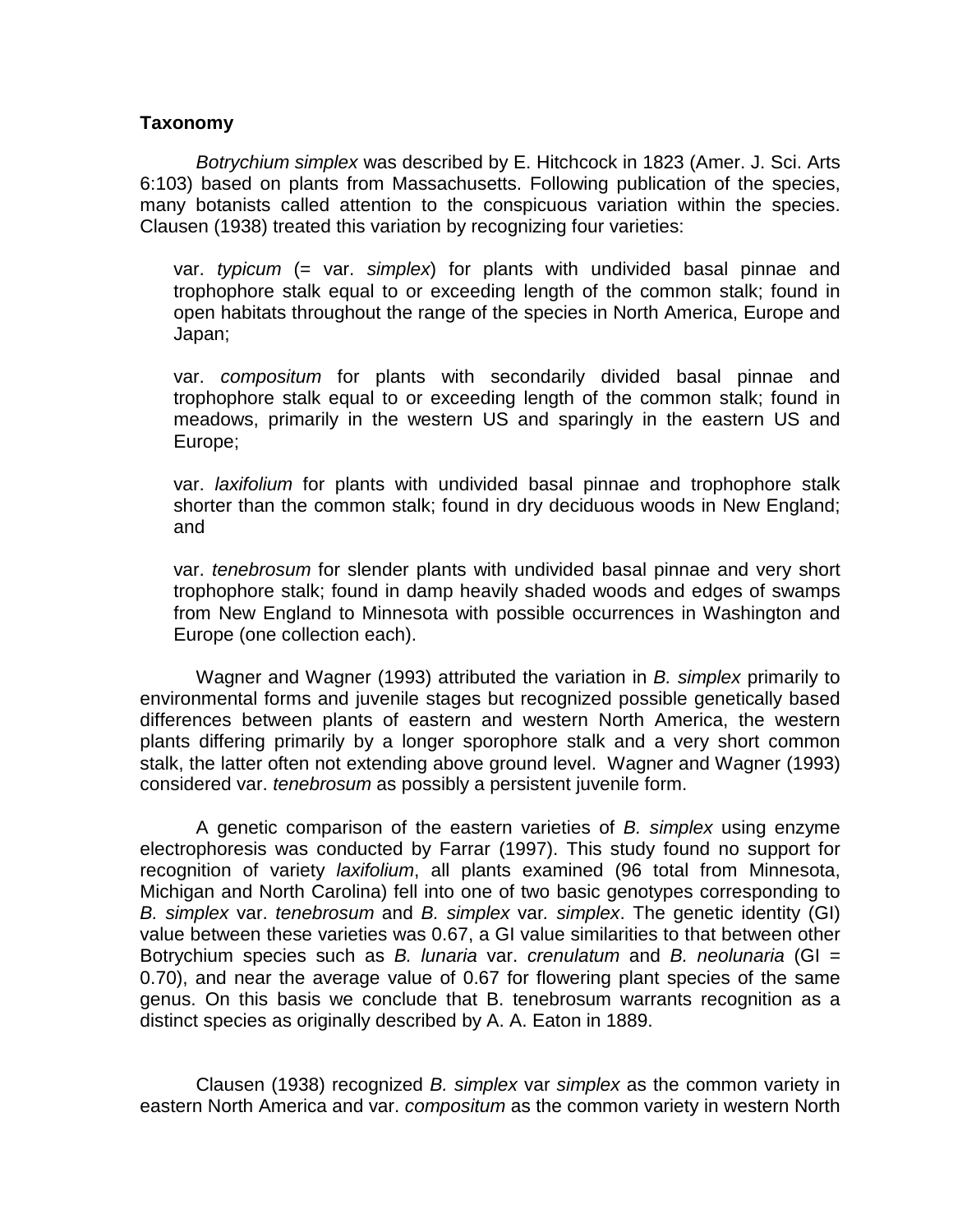America. However, he also recognized var. *simplex* as present in the far western U.S. and annotated a number of California specimens as such. Our studies in California have likewise confirmed the presence of two distinct western varieties of *B. simplex* that differ significantly in morphology, habitat and in allelic composition. The most common, variety *compositum*, is a plant of open, seasonally dry meadows, with morphology as described for the variety. The second variety is a plant of more or less permanently saturated hard water seeps and fens. This variety includes most, if not all, of the plants annotated by Clausen as western plants of variety *simplex*, and these plants do resemble eastern var. *simplex* in morphology more than var. *compositum*. Although they differ somewhat from eastern var. simplex in some morphological characters, in habitat, and in allelic composition, pending further study, we are recognizing these plants as *B. simplex* var. *simplex.*

## **Identification**

Because of the substantial differences among and even within the varieties of *B. simplex*, it is difficult to specify morphological traits separating all its forms from all other moonworts. *B. simplex* plants, especially of var. *compositum*, are the only moonworts with a sporophore-trophophore junction near ground level, but eastern plants of var. *simplex* may have the junction midway along the combined length of the sporophore + common stalk, and this may be the case in both varieties in juvenile and in shade-grown plants. The sporophore in all varieties tends to be long and lax with uncrowded branches. The sporophore stalk commonly exceeds the length of the entire trophophore, sometimes greatly so. The trophophore stalk is also prominent, its length usually exceeding the length between the first two pairs of pinnae which, in turn, is much greater than the distance between the second and third pinna pairs. Upper pinnae are strongly ascending with a broad and decurrent attachment to the rachis. Outer pinna margins are rounded as are their junctions with side margins, giving the pinnae a more rounded appearance than those of most other moonwort species. Spores of *B. simplex* are significantly larger than those of most other diploid species.

Differences between the two varieties are subtle. Basal pinnae of var. *simplex* are more broadly attached, more strongly decurrent, more rounded and more glaucous than are those of var. *compositum* (see photos). Enlarged and pinnately divided lower pinnae is not a consistent difference between var. *simplex* and var. *compositum*. Although var. *compositum* expresses this condition more regularly and at smaller sizes than does var. *simplex,* very large plants of var. *simplex* throughout its range produce enlarged, dissected basal pinnae.

Shade grown plants of *B. simplex* without divided or elongated basal pinnae resemble plants of *B. montanum* and its eastern relative *B. mormo* in some characteristics, but these species have a stiffer and stouter, more succulent appearance than *B. simplex* and their pinnae have straight, more or less toothed outer margins. More robust plants of *B. simplex* with undivided, un-elongated basal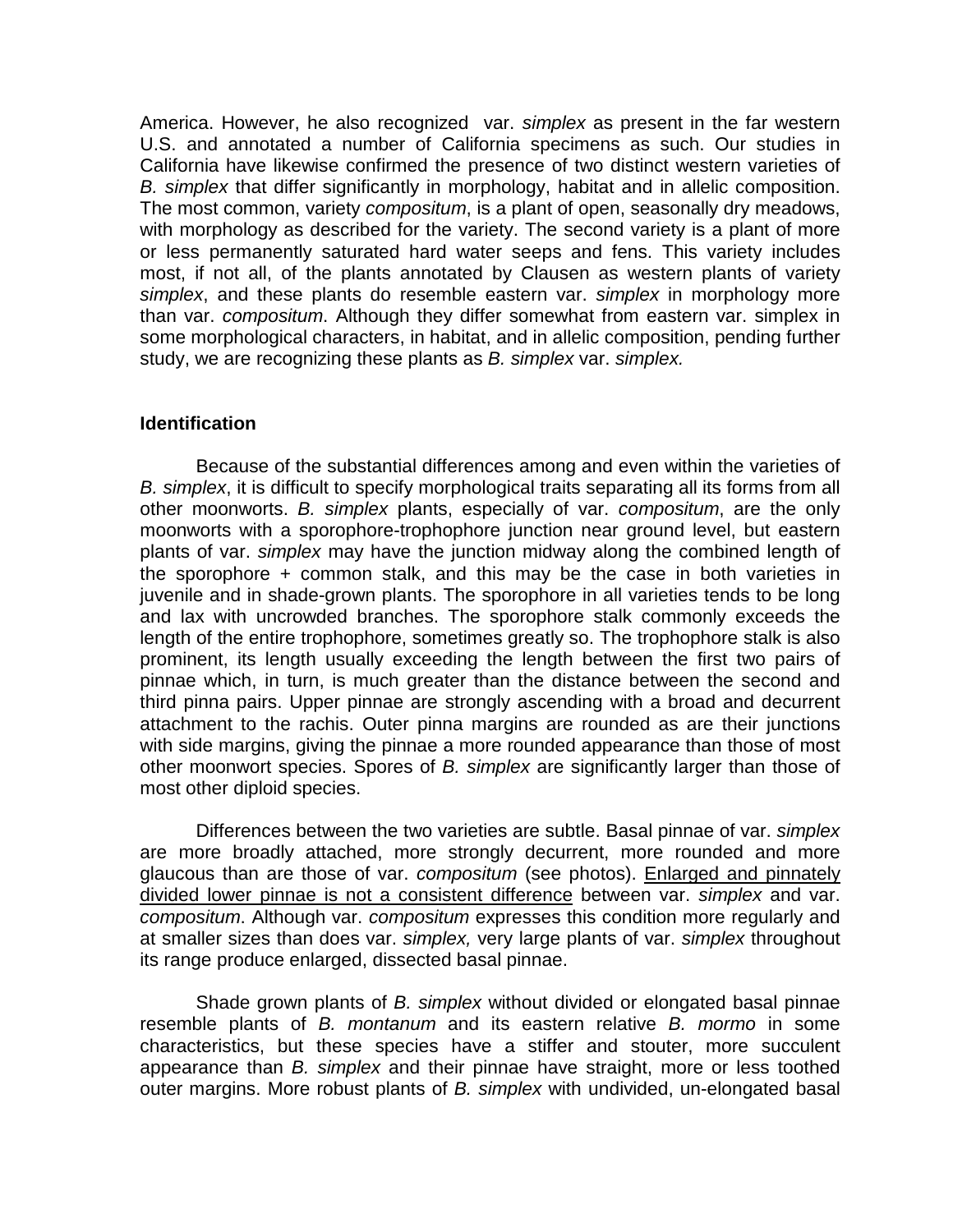pinnae can be distinguished from *B. neolunaria* and similar species by their broad and decurrently attached upper pinnae, non-angular junction of outer and side margins, and strongly stalked trophophore.

Plants of *B. simplex* with divided or elongated basal pinnae can be distinguished from *B. pumicola* by the much shorter trophophore and sporophore stalk of the latter. Such plants can be differentiated from other twice dissected moonworts and from small plants of grapefern species (genus *Sceptridium*) by their un-elongated, undissected pinnae above the first pair.

A major problem in identifying and studying the relationships among varieties of *B. simplex* is their tendency to persist in "juvenile" forms. These are not truly juvenile plants, but especially in drier habitats, plants remain very small (often less than 2 cm) with undivided trophophores or with only a single pair of pinnae below the undivided apical portion. Both varieties, at this size, have more or less the same appearance. Morphologies typical of the variety develop only on larger plants. Thus varietal identification of "juvenile" forms is dependent on presence of some larger plants in the population or use of chemical/molecular methods. However, even "juvenile" forms of *B. simplex* can be distinguished from other species by their relatively undivided, often boat-shaped terminal segments.

### **Distribution and Abundance**

*Botrychium simplex* is one of the most widely distributed of moonwort species. It occurs across the northern US and southern Canada and southward at high elevations in the Appalachian Mountains to North Carolina and in western mountains south to New Mexico and southern Nevada and California. In the Midwest, it extends further southward (to Iowa and Nebraska) than any other species except *B. campestre*. From southeastern Canada it extends northward to Newfoundland and occurs in southern Greenland, Iceland and Europe. In western North America it occurs in the southern parts of the Canadian provinces and extends up the Pacific coast to southeastern Alaska. It is apparently rare in north central Canada but has been reported from the Northwest Territories.

*B. simplex* var. *simplex* is widespread in eastern North America, extending from North Carolina to Canada, Greenland and Iceland. This is also the varietal designation given to Scandinavian, Euopean and Japanese plants, but recent investigations indicate that many of the European plants (especially in Iceland and Greenland) designated as *B. simplex* are *B. tenebrosum*. *B. simplex* extends westward across the northern Great Plains to the eastern Rocky Mountains from New Mexico to Wyoming. Most plants of western Montana, Washington, Oregon and California are var. *compositum,* but var. *simplex* also occurs in southeast Washington and northeast Oregon, and is the most common variety in southern California.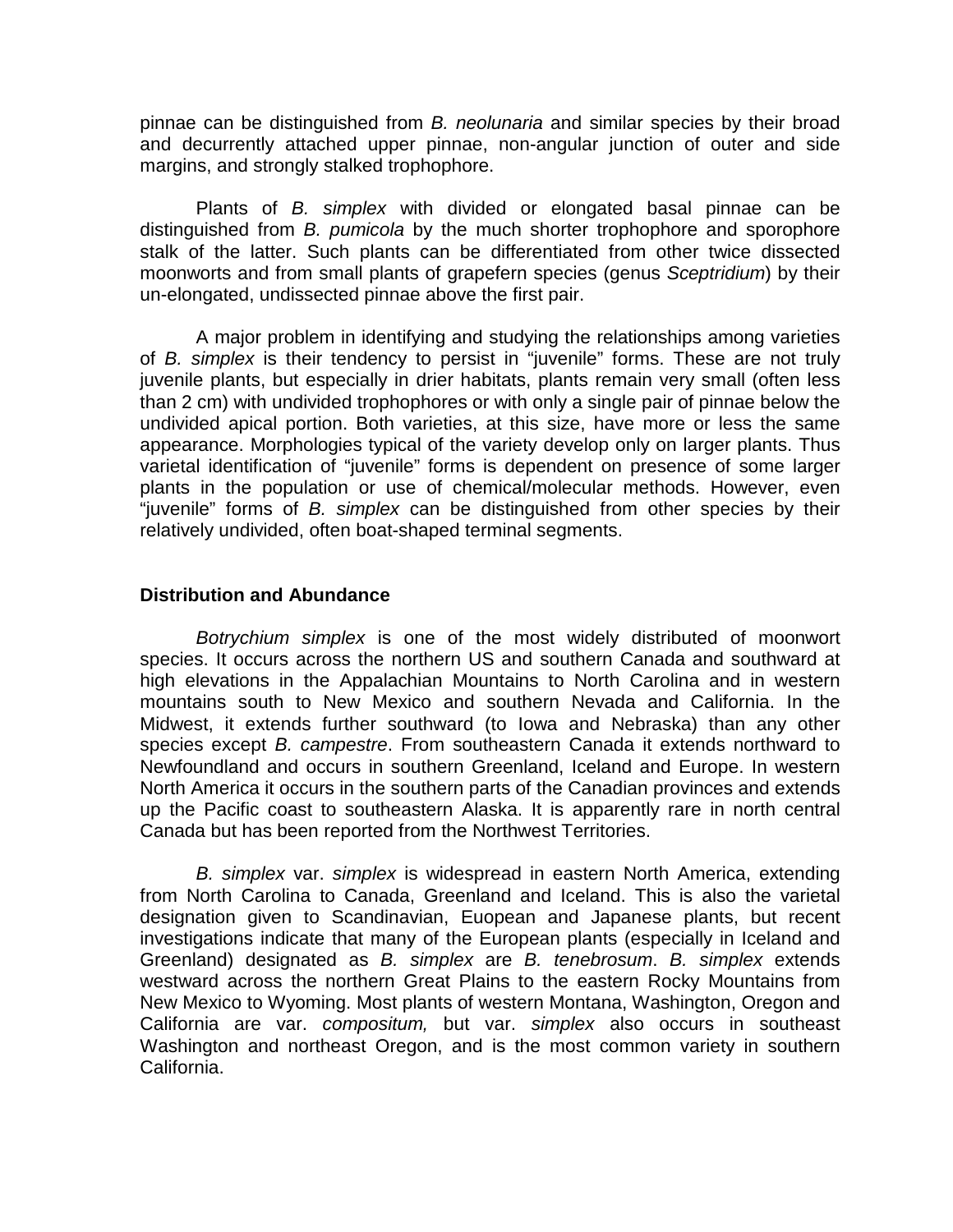*B. simplex* var. *simplex*  In the far west





Large plant with pinnately divided lower pinnae.





Smaller plant with enlarged but not divided lower pinnae. Sporophore wilted.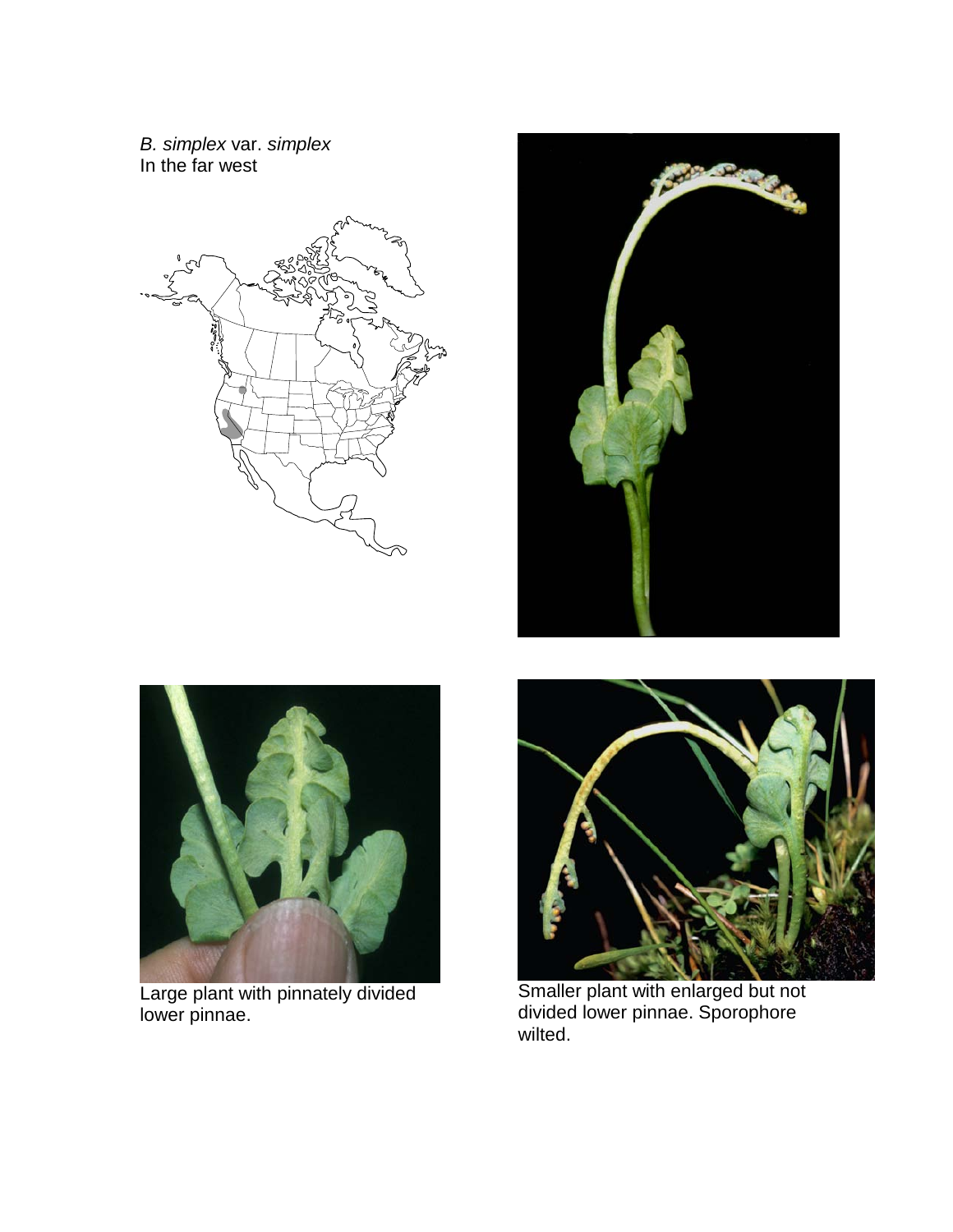*B. simplex* var. *simplex* is the common variety in the San Gabriel and San Bernadino Mountains and in the White Mountains. Habitat descriptions indicate that all of these sites are under the influence of hardwater seeps and springs. Such habitats also support variety *simplex* in Alpine, Eldorado, Fresno, Mariposa, Mono, Nevada and Tuolumne Counties, all within the range of the more common variety *compositum*. The nature of variety *simplex* habitats in Butte and Tehama Counties is not clear, but the presence of many other moonwort species in this area suggests presence of soils different from those supporting variety *compositum* in the central and southern Sierra Mountains.

In western Montana, Idaho, Washington, Oregon and California, *Botrychium simplex* var. *compositum* is often the most common and frequently the only species of moonwort present at a site, particularly in the southwestern parts of its range in alluvial meadows of the high Sierra Mts. Variety *simplex* and other moonwort species are absent in these meadows derived from granitic bedrock and present only locally in sites influenced by hardwater seeps.

*B. simplex* var. *compositum* is the most widespread *Botrychium* species in California, occurring in 18 counties containing the principal Sierra Nevada Mountain Range. Plants likely of this variety but needing genetic confirmation have also been collected in Modoc and Colusa Counties.

#### **Habitat**

*Botrychium simplex* is primarily a plant of open habitats, occurring in pastures, meadows, orchards, prairies, wetlands, fens, sand dunes and in lake and stream edge vegetation. Most of these habitats are at least temporarily wet and some (fens) are permanently saturated. Most plants in permanently wet fen and hardwater seep habitats in western North America are var. *simplex*. Within these habitats, plants may be among sparse vegetation and fully exposed to the sun, or they may grow among tall dense herbaceous vegetation, receiving only very low light. Plants in the latter can be detected only by parting the vegetation in diligent search on hands and knees. *B. simplex* is a frequent companion of *B. multifidum*.

### **Population Genetics**

The genetic differentiation within *Botrychium simplex* is discussed above with regard to recognition of varieties. It is important to recognize that genetic variability within each of the varieties is lower than in the species as a whole. Within populations of var. *simplex*, and in Washington and Oregon populations of var. *compositum*, genetic variability is low and similar to that of other moonwort species. Within California, variability among and within populations of var. *compositum* is higher than that found in nearly all other moonwort species. A plausible